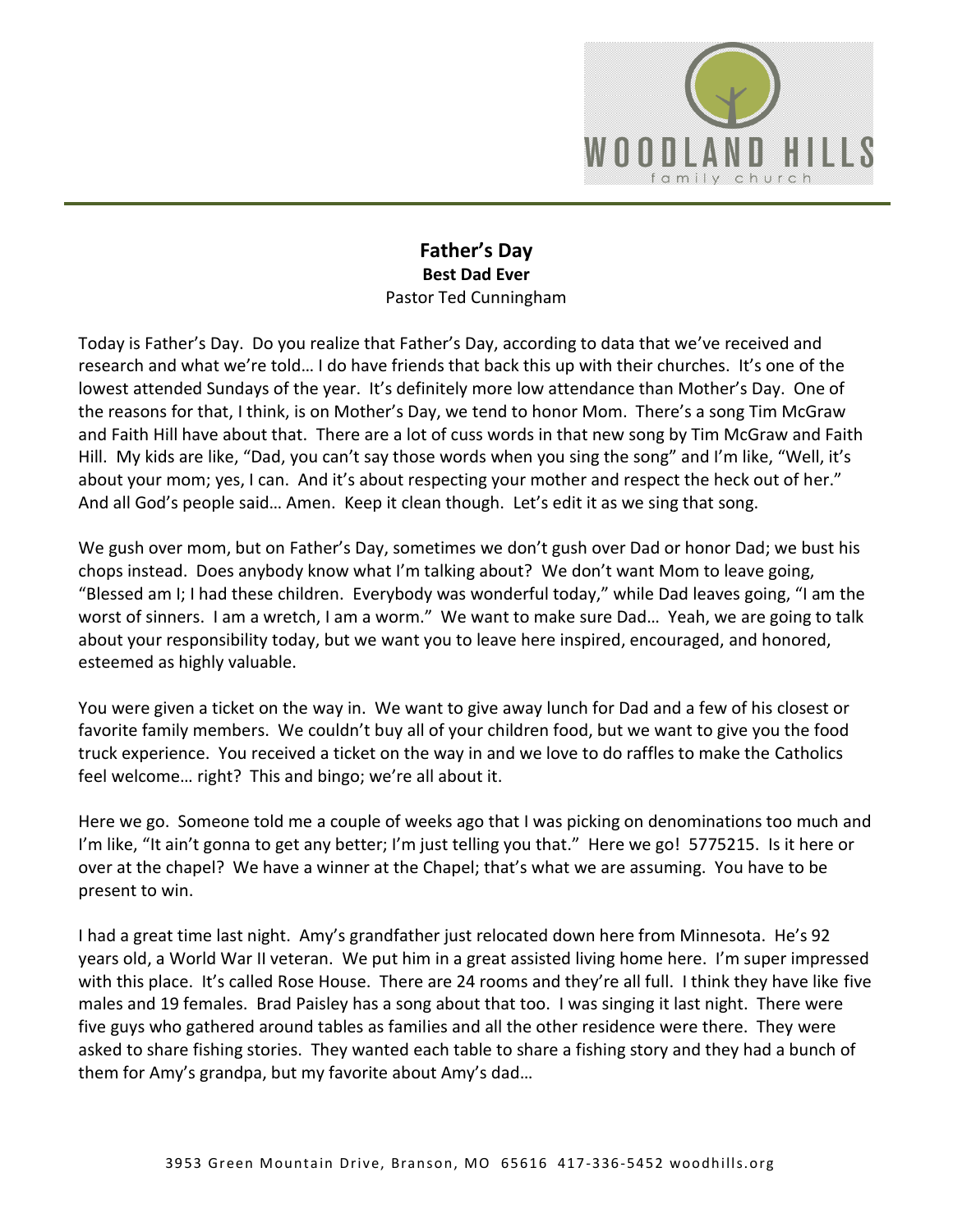I took him, Amy's other grandfather who has passed away, and her uncle fly fishing at Taneycomo years and years ago. If you don't know anything about fly fishing, you put on you waders and at first, they look like footie pajamas because you've just basically got socks, Neoprene socks. And then you put on big sturdy boots because Taneycomo is rough and jagged and slippery and you've got to really think through it.

We all went down there and we're fishing. We're catching good fish and I had to really be a guide for all of these family members. I was setting stuff up and teaching them how to cast and I was running back and forth. The whole time… Denny, Amy's dad, kind of had it down, but every few seconds, I would hear him going, "Ouch…" I'd look down the creek at him and any time he moved, he was in pain. I wondered what was going on. We fished for like 30 to 40 minutes and then we decided to move. The whole time we were moving, Denny was in pain and really making a big deal out it. I looked down at his feet; he didn't put the boots on. I told him, "We're going to be putting you in the Rose House sooner than you think." He was walking around Taneycomo in his socks.

We shared all these great stories and I loved to hear all the other stories because I believe when you get around men in their 90s, you need to talk less and let them do all of the talking. That's what we believe about senior adults. There was a 95-year-old guy that started telling stories. He kind of got off subject a couple of times. I didn't really know where he was going or if we were ever going to land. Anybody know what I'm talking about? The whole thing lasted 45 minutes. We ate Bar-b-que, told the stories, and like great synchronized swimmers, all five of the old guys pushed away from the table, said to their families, "Thanks for coming; see you later" and they headed back to their rooms. I'm thinking, *I can't wait for this. I can't wait to be 90, if the Lord allows me to live to 90, to be able to tell my family, "Thanks for coming; we'll see you."* Let's sing it altogether. "What a day that will be when my family they shall leave…" It's a great song. It was so great.

Today, Dad, I hope… You may be a man a few words, but I hope if your children are wise, they will ask you for some stories. I hope they ask more questions than talk about their technology. How about we all make this commitment today. Don't ask Siri one question; ask Dad, ask Grandpa because they know stuff. He may not have it at his fingertips like Sire does, but we need to be honoring Dad today. And here's where we are going to start with this big idea:

## **The perfect father is not you**.

I love Matthew 5: 48. After we are given this great text and command to love. As followers of Jesus, we are to be supreme leaders when it comes to love. Jesus said this: *"Be perfect, therefore, as your heavenly Father is perfect."* In the church today, I know it's almost become cliché. We start our conversations with "I'm not perfect, I'm broken, I'm sinful." Yes, we know that. However, this doesn't mean we lower the bar. It doesn't mean we don't pursue the heavenly Father who is perfect. The idea behind this text is not perfection as much as it is completeness that you and I would be pursuing a relationship with the heavenly Father.

I think a key idea, a key point out of this text is simply this: **God does not lower the bar to accommodate our sinfulness.** We have to understand that. Jesus died for our sinfulness. We are declared righteous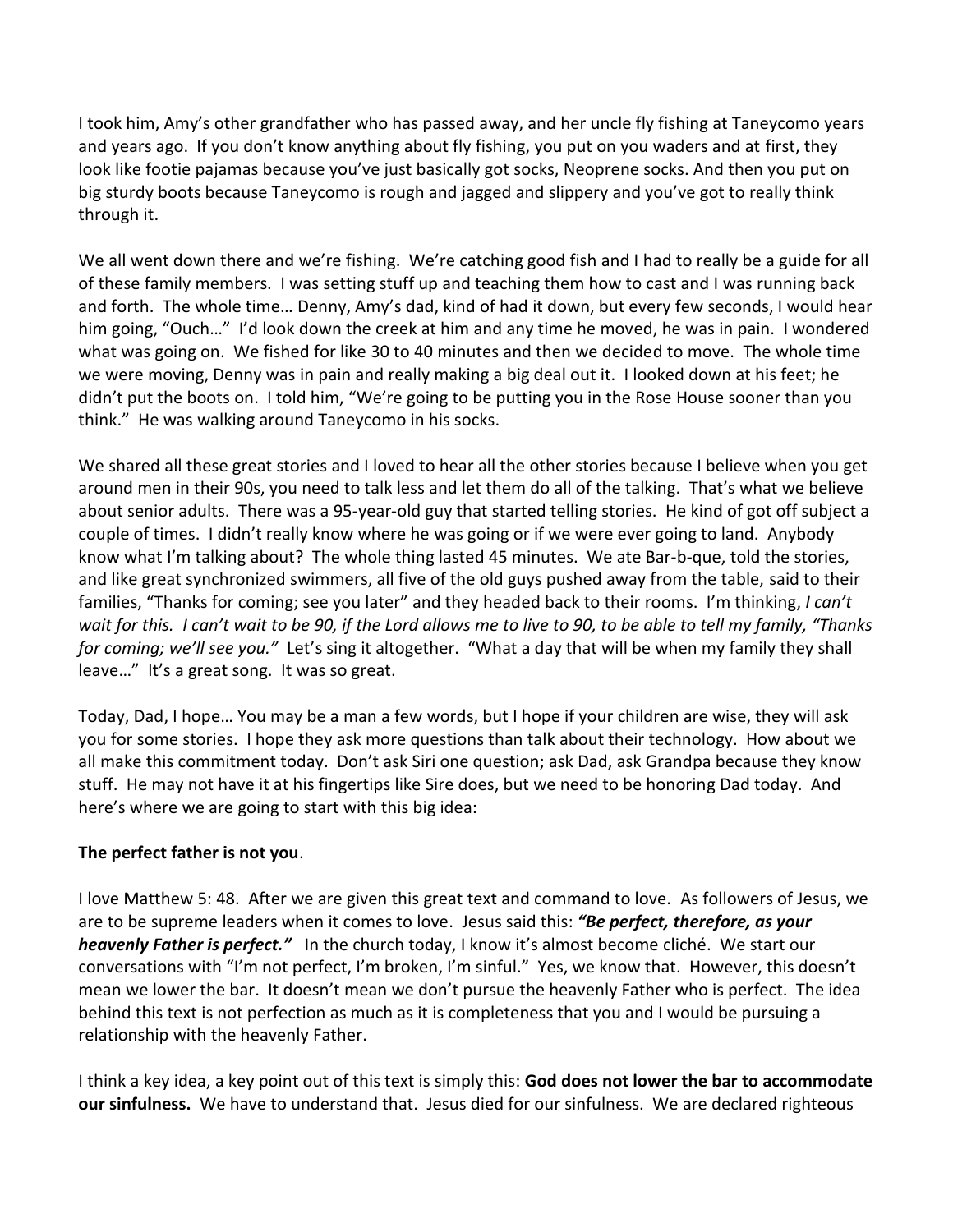when we place faith alone in Christ alone. He died to take care of the penalty of our sin. We are being freed from the power of our sin. One day, because of Jesus, we're going to be freed from the very presence of sin. But it doesn't mean we lower the bar.

I think that's what happens in liberal theology, which you won't experience around our church. We think the best way to get to God is to make man sound a little bit better and make God sound a little bit less. That is just not true. We don't do that around here. As a dad, I'm shooting for the bar because isn't this what we are doing with our kids? I'm trying to teach my kids that they can do more than they are doing; pursue more. In the church, we call this discipleship. We have other words for it like maturity.

Right now, with my 12-year-old son, I'm on this big kick called "Do hard things." I realized I was kind of crushing his spirit at moments with this, so I started saying "You can do hard things." You can do more than your think. So, I sent him out… I had a stump in the yard I wanted him to take down. Did the stump have to be removed? No, but I just wanted him to do something hard.

I said, "Go out and take that stump down." I'll show you a picture of it. I didn't have to have it removed; I actually kind of liked it. I thought one day, if I got into carving with chain saws, I'd make something out of it.

He comes back in after about 30 minutes and goes, "Dad, the stump is petrified. It ain't coming down."

I'm like, "Son, you can do hard things."

"It's going to take forever."

"I've got all the time in the world."

How many of you would rather see your kid taking an ax to a tree than playing a video game? Yes, get your kids an ax for Christmas! Send them out to any neighbor's trees you're tired of.

Then I go out and I say, "It's not petrified! Do you know how many bugs have been in this tree? This tree is ready to go down."

He was using the wrong tool. He was using a log splitter that was a dull as could possibly be. There is no edge on this. Does anybody know what this is? You put this on a log and then you hit it with a sledge hammer. He wacked that thing up and down, up and down, up and down.

I told him he had the wrong tool and he said, "Dad, will you please just go get the chainsaw?"

I'm like, "Well, that would come down quick, that would come down easy. We have to do hard things around here. Let's not lower the bar; let's not make this easy."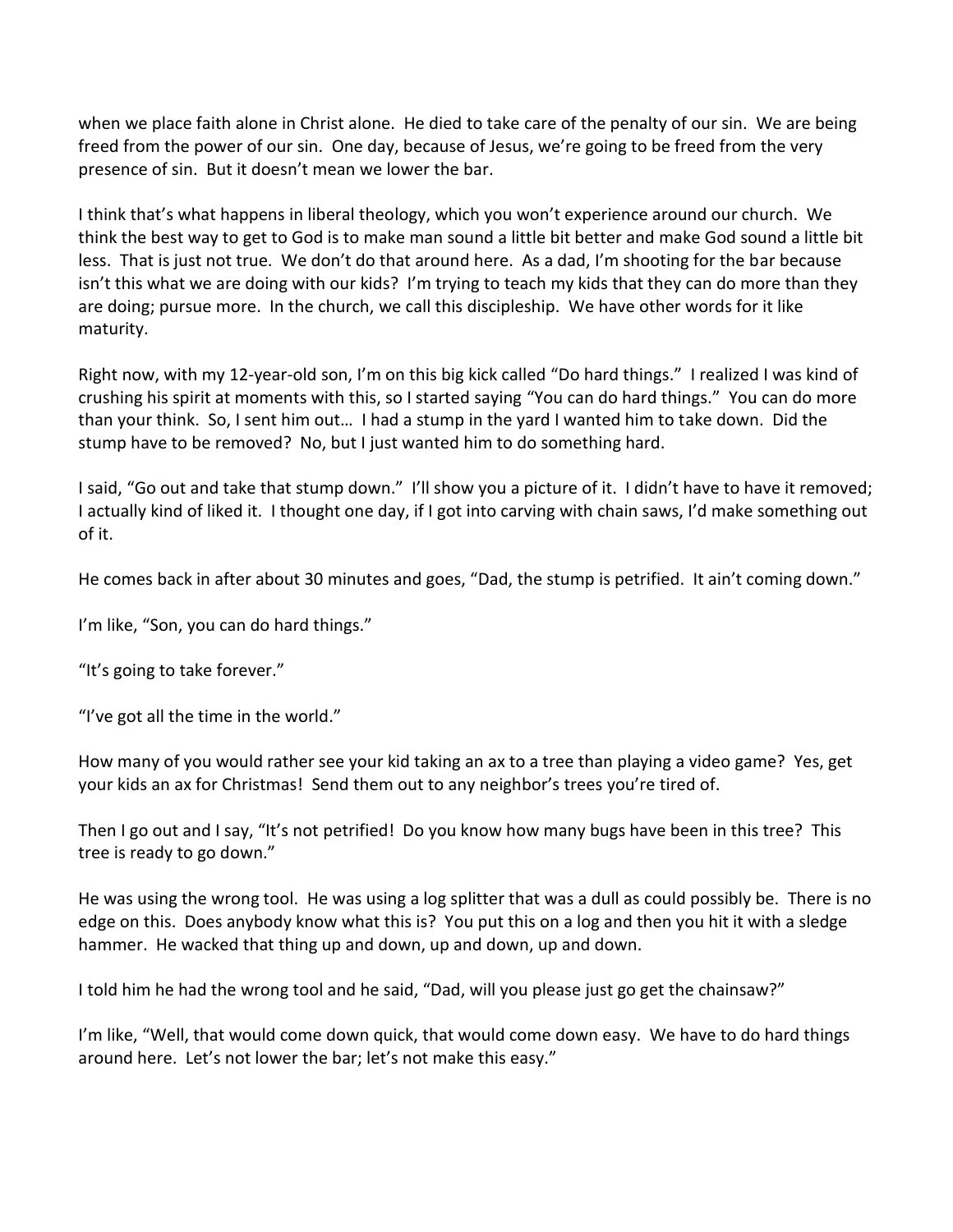He looks at me like *You know what? You've always taught me to work smarter, not harder*. "Well that's when you were six. Now that you're twelve, I don't care what information you got, you're going to work harder."

This is all around us. We go to the RecPlex to work out. My wife likes getting on that machine and going. I like walking laps. Me and my senior adult friends at the RecPlex. There is a lady there… This lady so inspires me. I've not yet gotten to know her and I need to. I would say she's early to mid-70s and she's had a stroke. The right side of her body… Her hand is synched up and she drags her right leg around that track. I looked at my son and pointed to that lady and I go, "Do hard things. This should inspire us." Let me tell you what really inspires me. This lady is there before we get on the track and she's still there with her little clicker after we leave. You can do hard things.

Dad, you and I are called… Before we get to instructing our kids, be perfect as your heavenly Father is perfect. Here's where it all starts this morning. Yes, the perfect father is not you, but **Earthly fathers are called to pursue the heavenly Father.** 

Deuteronomy 6 is a text we love to use around here and we bring it out on special days like this such as baby dedication, Mother's Day, Father's Day. It reminds us of where the discipleship journey in the home begins. It doesn't begin with the child's spiritual journey; it begins with the parents' spiritual journey.

The scripture says this in Deuteronomy 6: *[4](http://www.studylight.org/desk/?q=de%206:4&t1=en_niv&sr=1) Hear, O Israel: The Lord our God, the Lord is one.* There are four truths in this verse. There is a God, there is only one God, he is the Lord, he is our Lord. *[5](http://www.studylight.org/desk/?q=de%206:5&t1=en_niv&sr=1) Love the Lord your God with all your heart and with all your soul and with all your strength.* Now watch this. This is the parents' responsibility. *[6](http://www.studylight.org/desk/?q=de%206:6&t1=en_niv&sr=1) These commandments…* What commandments? Love the Lord you God, know that there is only one God and he is the Lord and he is your Lord. *…that I give you today are to be on your hearts.*

It begins with your spiritual journey in the home. You are 100% responsible to not live with "I'm sinful, I'm broken, I'm never going to..." No, you are to be striving, to be pursuing, to be moving forward in your relationship with the Lord because your relationship with the Lord is going to be impressed upon the hearts of your children.

Ethan, who just dedicated his daughter, will share with you now. [video plays]

*My name is Ethan and me and my wife, Ally, have been going to Woodland Hills for about two and a half years now. This Sunday, we get to dedicate our first daughter, Ruthy. We get to dedicate her and not only that, but we get to do it on Father's Day. That's pretty awesome.* 

*First Father's Day for me, but also a very tough one. In February of this year, something very unexpected happened for me and my family. My dad went to the doctor and they did some test on his heart. The doctors found that he needed to have a quadruple bypass. After the surgery, there were some complications with his heart.*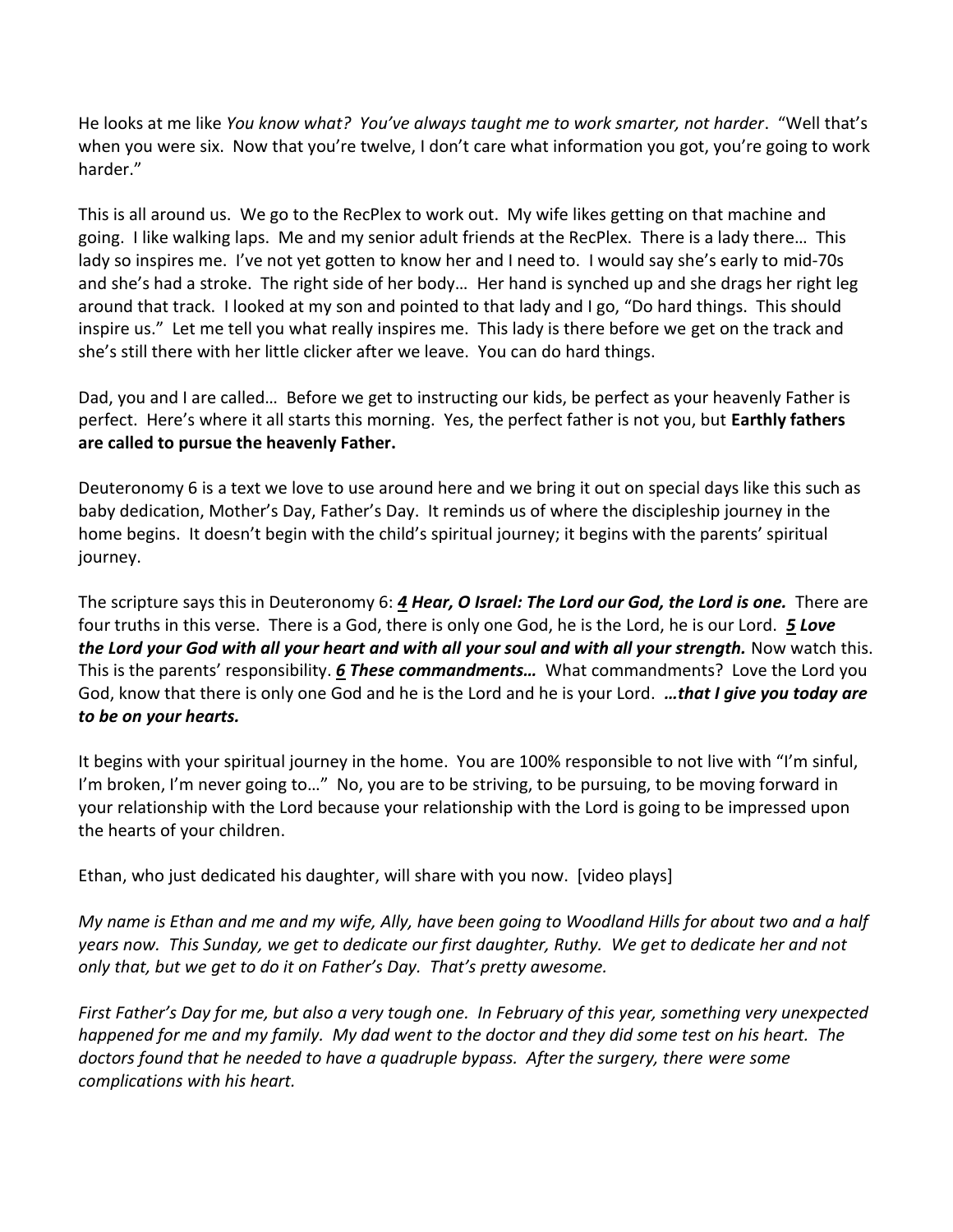*My dad passed away on February 17, 2017. My world was shaken. I had looked up to my dad my whole life and he was gone. The man that showed me how to love my family and taught me how to be a man was no longer there to give me advice. One of the most favorite people to tell my stories to and listen to his stories, I wasn't going to hear his words anymore.* 

*My dad was a recovering alcoholic. He struggled for years with alcohol abuse, but with a complete surrender to Jesus, he was sober for eight years leading up his death. This joy that I began to feel as I got to know that when he went into heaven, he no longer felt that brokenness, he no longer felt any pain, any sorrow. He truly understood and felt the love of Jesus Christ.* 

*The amazing part of this story is the peace that consumed me and my family in this unbelievably troubling time… I was overwhelmed with the love of Jesus Christ. I was even a little confused at times. I would feel sad about my father's death, but on the flip side of that, so much joy in imaging him running through the gates of heaven.* 

*My relationship with Jesus has grown so much in this time. It had to. I had to run to him. During this time, my wife, Ally, was six months pregnant with Ruthy and as I began to process the feelings and emotions of my dad's death, I was saddened at the fact that he wasn't going to be able to meet Ruthy. Ruthy was number ten for my mom and dad; ten grandkids and so, I've watched my dad interact with my nieces and nephews and I loved that and I wanted so bad for him to meet my daughter and be her granddad.* 

*I love to share the story of my dad's death with people because it's a great opportunity to share the love of Jesus Christ and the peace that overwhelmed me through this tough situation. This Father's Day is going to be a tough one. It's one without my dad. But what a gift that I get to dedicate my daughter on Father's Day and know that even though my dad is not there, his love for Jesus will 100% effect my little girl's life, and death cannot take that away.* 

*I never doubted that my dad loved me. He always showed me that in his actions. Whether it was providing for me or telling me that he loved me or just caring for me, and that's definitely something that I will take into my daughter's life. She'll never feel unloved by me. She'll always know that I'll be there for her and provide for her and take care of her.* 

Help me thank Ethan. So, what he shares is perfect. It's the earthly dad's responsibility… As the earthly dad pursues the heavenly Father, the perfect Father in that relationship, that he would be pointing his children to the heavenly Father.

We continue reading in Deuteronomy 6*. [7](http://www.studylight.org/desk/?q=de%206:7&t1=en_niv&sr=1) Impress them on your children.* There is a God, there's only one God, he is the Lord, he is our Lord. We will love the Lord. *Talk about them when you sit at home and when you walk along the road, when you lie down and when you get up.* 

When you go over to the Book of Proverbs, I love this. Twenty-one times in Proverbs, the earthly father is mentioned. Six of those twenty-one times it's talking about Dad's responsibility of instructing his children.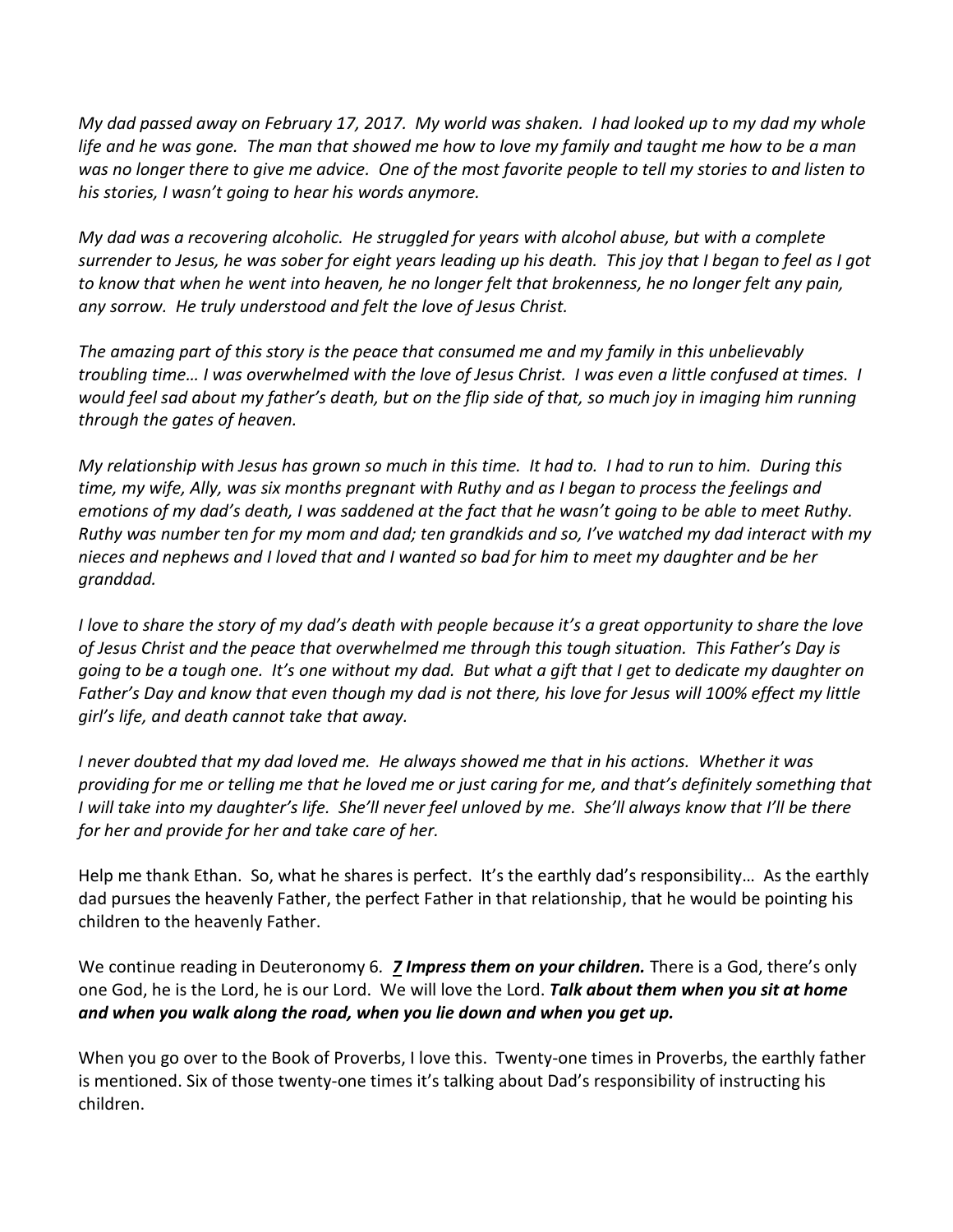What I love about it is eleven of the twenty-one times it's discussed how a child should be adhering to, listening to, spending time with, walking with the instructions that his father passed onto him.

For example, in Proverbs 4 – this is dad's responsibility. *[1](http://www.studylight.org/desk/?q=pr%204:1&t1=en_niv&sr=1) Listen, my sons, to a father's instruction…* About six times you get this tone, this big idea. …*pay attention and gain understanding.* "Listen to what I am saying to you."

Ephesians 6: 4 tells us the heart behind this and what we have to be careful of. It's the warning we have as fathers*. Fathers, do not exasperate…* Don't provoke *your children; instead, bring them up in the training and instruction of the Lord.*

For those of you who love research and love to see what the stats say about all this, here's are two numbers for you. If dad in the home is passionately pursuing a relationship with Jesus, if he is involved in his church and involved in his community, research collected tells us that the child has a 75% more likelihood to follow suit. If it's not Dad and just Mom, it drops to 15%. Dad, you and I have a responsibility in the home. We have a responsibility to make sure, first and foremost, that a love for the Lord and a chasing after the heavenly Father is a desire of our heart each and every day. And then to spend our days pointing our children to that.

Now let's kind of turn the pager here. And you're like, "You said you wouldn't bust the chops of Dad or Grandpa." That's true, but how many want me to bust the chops of your sons and daughters? Okay, here we go. The eleven of the twenty-one time it sounds something like this: *A man who loves wisdom brings joy to his father…* Proverbs 29: 3

You can buy your dad as many gifts as you want, get him as many ties as you can think of, buy him as many "buy two get one free" shirts from whatever place you find it. You can buy him a brand-new Orvis fly fishing rod and reel, okay? Battenkill number 3. You could do something like that and it will not compare… It won't even come close to comparing to the joy he will feel when his children heed his instructions.

I'm not just talking about the immediate. I used Gary Thomas' illustration for years with my kids. "The reason I need you to respond to command the very first time… When I give you a warning or tell you to do something…" It's just so common today for our kids. We say, "Hey, don't do that," and they say, "Why? Give me a good reason." "Because that's a car coming that direction, traveling at about 40 miles per hour. You're two feet away from being killed. If you need a drawn-out explanation… The problem is I don't have time to explain all that to you. You have to know that as your dad, I have your best interest in mind."

Gary said he shared that with his kids. The reason he didn't give warning is because when a kid did get hit by a car... He said, "This is why we don't have warnings. Just listen to me."

I've been thinking about the Mike and Mandy series that we just came out of. Some of you in your twenties, do you want to bring joy to Dad today? Tell him of a lesson he taught you that you're listening to, that you're applying to your life. That will bring joy. I can save you twenty bucks. I still think you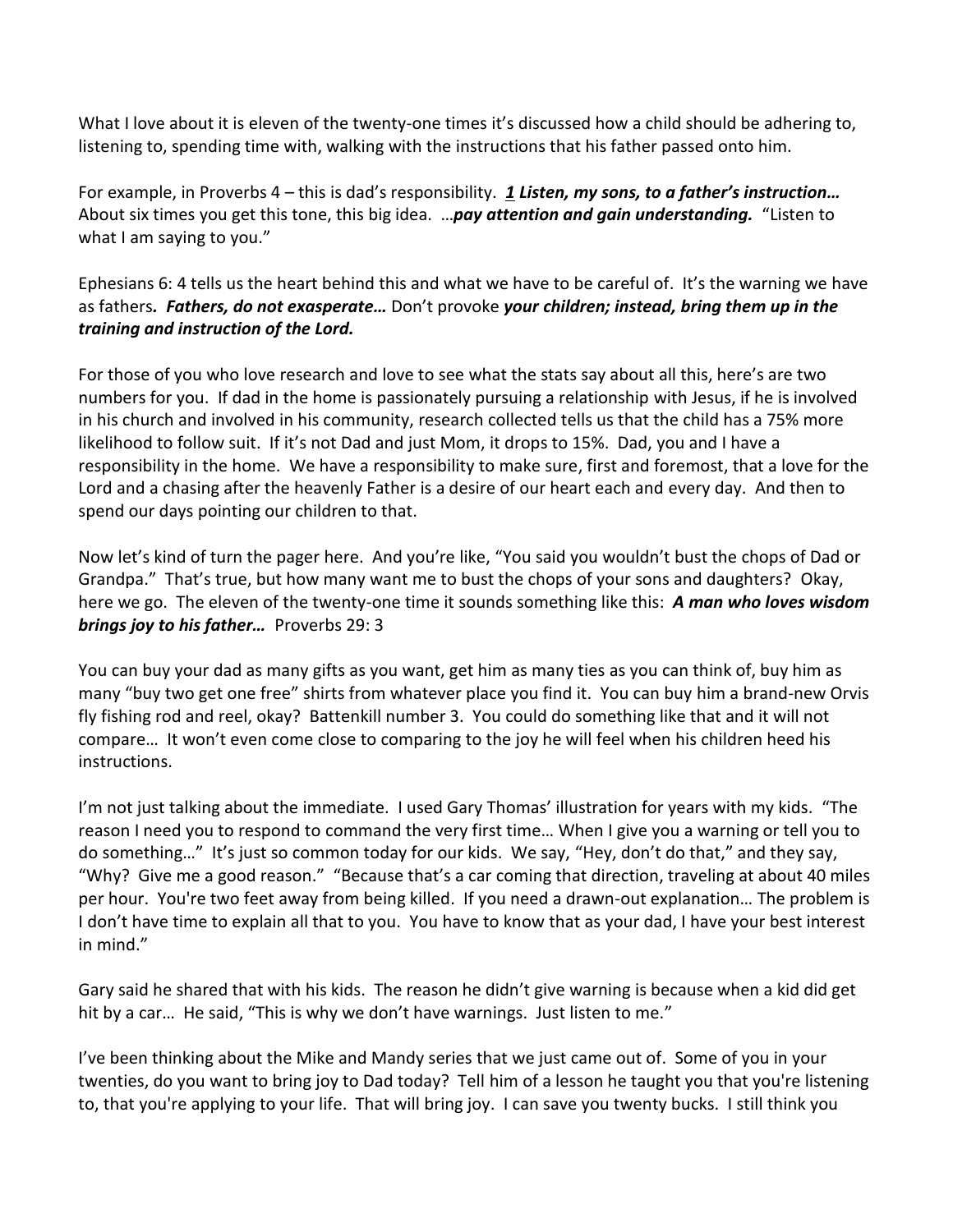should buy your dad a meal because your dad paid for a lot of meals, but today, Dad doesn't by anything. You're like, "He makes more money than I do." That's not the point. Show him you know how to be responsible. Show him you know how to provide. Show him you can give gifts. Let him know you are learning.

I think it's one of the greatest ways I honor Ronald Lee Cunningham. He taught me much. He taught me how to have integrity. I would watch him in a store. This thing wouldn't scan on the new scanners that they had out in the stores. The lady was like "Oh, I'll just give it to you," and my dad was like, "No, I'm paying for that. That's not a decision your employer has given you: the opportunity to just give me free stuff." I saw that growing up and it impresses upon a child's heart. I don't use Turbo Tax; I fill out my taxes long form with a Bic pen… blue. Why? I watched my dad do that for years. I have a passion and a love for country music. Where did I get that? It was riding in the back window of my dad's Plymouth, Volare, 1974, listening to "US 99 Chicago Country."

I met a young man this week. One of the greatest attributes of the millennial generation… A young man walked up to me and said, "Thanks for the Mike and Mandy series. I just want you to know that my girlfriend and I were living in sin."

I don't get a lot of people that just come right up and there it is. I said, "Wow, thanks for sharing that."

He goes, "But, we broke the relationship off. We're still living together, trying to decide if we should move out."

I think you could probably speak on my behalf on this one. "YES! You should."

The answer I always get is "Well, that will cost."

I just looked at him and said, "Do you know doing the right thing always costs."

When I sit down to do my taxes, there is a way that can make me more money and there is a way that can cost me more money. The right way is typically going to mean I spend more. I don't take the extra deduction, I don't cheat numbers.

All throughout your life, not just in this one decision, you're going to have choices to make and those choices will cost you time, money.

No sooner did I have that conversation that I take my wife out on this lovely date on Table Rock Lake. It was just the two of us on the boat. I'm 43 years old and I've never had a traffic fine or violation in my life. Never once.

I got pulled over by the Missouri State Highway Patrol. Love you. Thank you for keeping us safe. I'm still working through the bitterness. I probably should hold this illustration for a couple more weeks so it comes out smoother.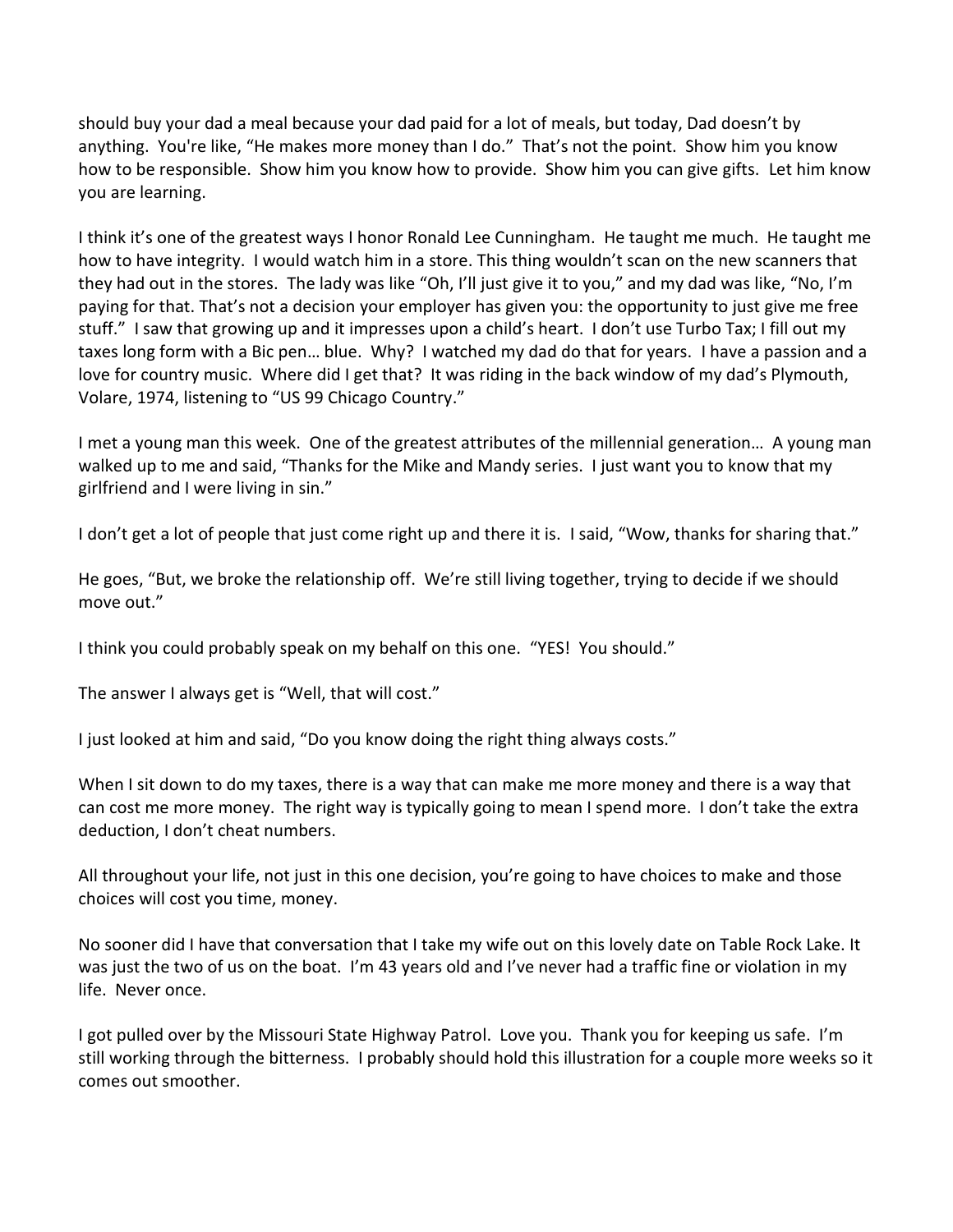Everything checked out. My horn worked. I had the fire extinguisher. I had ten life jackets for the two of us. But, I didn't have that square, throwable floatation device that no one ever told me I needed. I know it's in that book of regulation that you get, but I haven't read it, to be really honest with you. I own a boat, but I have more of a renter mentality, if you know what I'm talking about. He handed me a \$137.00 fine. I didn't even know he was doing it. We were talking and I thought we were getting along great. He hands me this ticket like it's no big deal.

I found out that asking if you can make a contribution to the trooper fund at that time is not the right time. You can't do that. I wanted one of those little stickers that shows that I support them. Amy goes, "Well, this is a terrible way to end a date." But, I'm laughing because I'm thinking back to the conversation I just had with the guy about how doing the right thing will always cost. My dad taught me that.

And this verse… I want to bring joy to my parents in their old age. I'm 43 years old. I'm 43 and I just got my first ticket… on a lake! Never on a road in 25 years of driving. And I've broken way more laws on the road than I'll ever break on the lake.

But, I had to share that story because my dad would hear that story and he wouldn't have compassion for me at all. Telling my dad that story, he would be like, "You should have had the floatation device. And you should have known that. You should have read that."

I love this verse. It's a great bedtime verse for your small children to start them off early. *"The eye that mocks a father, that scorns an aged mother, will be pecked out by the ravens of the valley, will be eaten by the vultures.* Proverbs 30:17 It's one of my favorite parenting verses. Do you know why? This is a word picture the scripture is giving us and it's a word picture for what? Simply death.

Mocking, scorning an aged mother… We know this about parents. In the moment we get it, but I don't know if we get it long-term. Parenting is a life or death situation. We're talking life and death here. We're talking about moving forward in life. How are you making decisions? Are you chasing, following after the Lord? I just kept thinking about it this week. I think Jesus seemed to talk about the compulsory feeling a parent has in this life and death situation we call parenting. It's compulsory in us to care for our kids, to provide for our kids, and Jesus points it out.

I think it's another great parenting verse in Matthew 7. *[9](http://www.studylight.org/desk/?q=mt%207:9&t1=en_niv&sr=1) "Which of you, if your son asks for bread, will give him a stone? [10](http://www.studylight.org/desk/?q=mt%207:10&t1=en_niv&sr=1) Or if he asks for a fish, will give him a snake?* No, you're going to provide for your kids.

I don't remember the name of it, but I remember this scene from this movie. It's a boxing moving that takes place back in the depression era. There are two pieces of bologna and a half glass of milk and this family is sitting around the table. Dad, the boxer in the movie, let's his family know he's still full from breakfast. That scene chokes me up because Dad could down that and not even call it an appetizer. But, Dad is saying, "I'm not taking any of this. This is for all of you."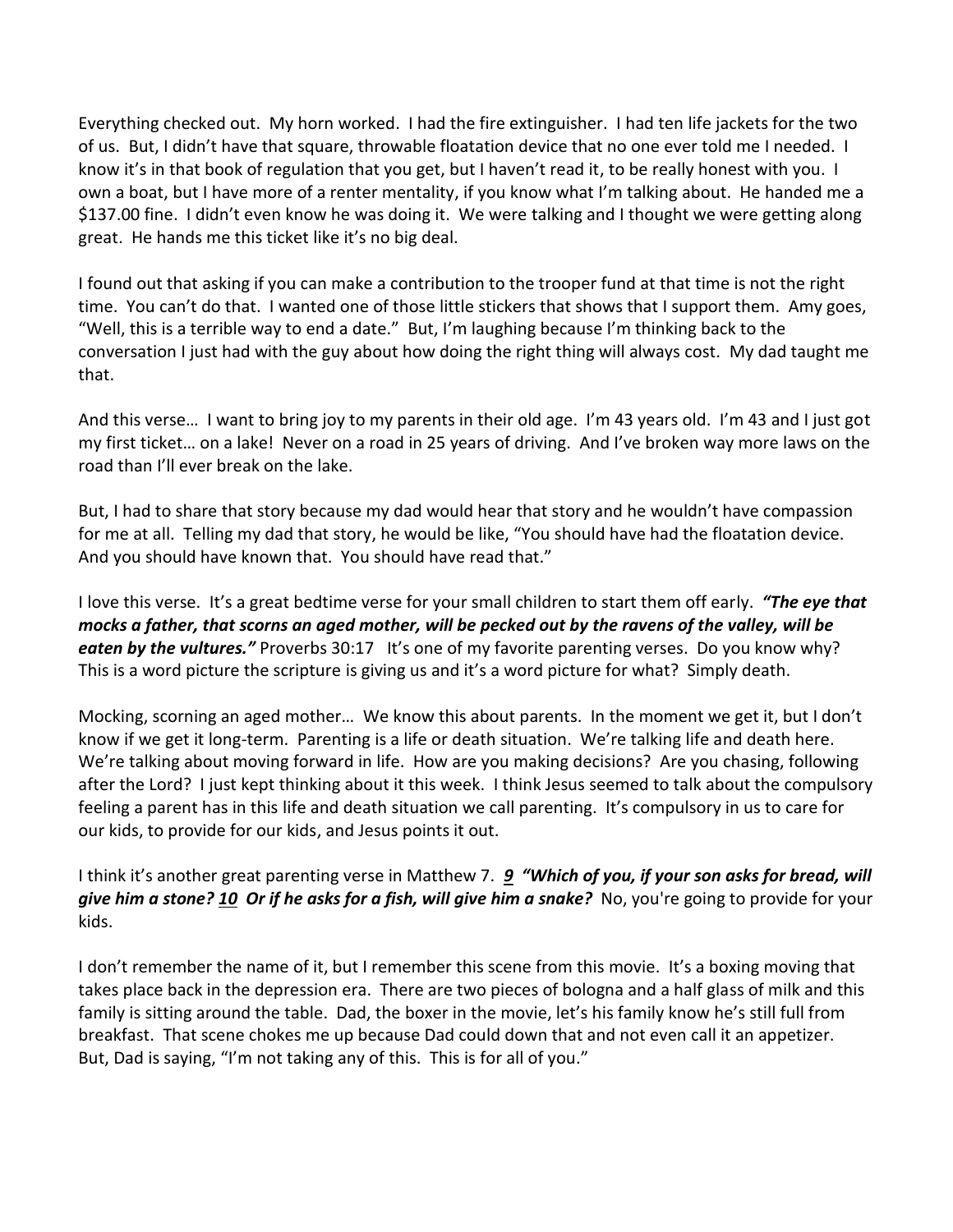I think that's in every dad in here: the desire to provide. Then Jesus says… This is very important for a parent. It backs up what we started the whole morning with. You're not the perfect father. I'll add to it as Jesus would say, "You're the evil parent. You're sinful."

Jesus goes on to say, *[11](http://www.studylight.org/desk/?q=mt%207:11&t1=en_niv&sr=1) "If you, then, though you are evil…"* Write that in your journal. Underline that. When you have a bad day, when you're lying in bed at night going, "Oh, I blew that moment with my kids today," remind yourself that you are wicked. The kids have a tough verse for bedtime, you've got a tough verse for bedtime. But, you're sinful. That doesn't mean you stop pursuing the heavenly Father. It doesn't mean be perfect as your heavenly Father… it doesn't mean you move toward maturity and growth and finding growth areas in your life. Jesus is saying, "You desire to do this for your children and you're sinful." Now watch what he says and I love how it all comes back around. *"…know how to give good gifts to your children, how much more will your Father in heaven give good gifts to those who ask him!"*

I was thinking this week, and I wrote down a few of them. It's just some of the ways my dad has given me good gifts. This is kind of a moment to honor dad and to think how, in subtle and quiet ways, dad provides. Subtle and quiet ways he gives to his children and they don't even know it all of the time. This is inspired by my dad, my wife's dad, and many of you and you're going to relate to a lot of these:

*Dad fills up the car with gas when it's not on or near empty, but when he knows in the next day or two it will be and he doesn't want Mom to worry about it or have to get out of the car to fill up the tank.*

About half of you guys do that. The other half of you have a woman looking at your right now.

*He gets up in the middle of the night to check on the weather to make sure that his family is safe. He turns off lights. He regularly reminds his family to do that, but they don't listen, they don't pay attention, and half the time he just wants to say, "Turn off the dang lights!"*

Sorry, that was more personal.

*He gets you places. He drops you off and picks you up at all hours. He prays with you and for you. He knows he's not God; that's why he's constantly pointing you to him. He can fix anything; just ask him. He'd rather spend money on Mom and kids that himself. He stayed.*

Just to mention there that there are some dads in here who wanted to stay, but it wasn't a choice they got to make. We honor you today and we say don't give up the fight for the hearts of your kids. Stay in it.

*He runs out of the store or restaurant in the pouring rain to pull the car around to the front so the family doesn't get wet.*

*He scares out the monsters from underneath the bed.*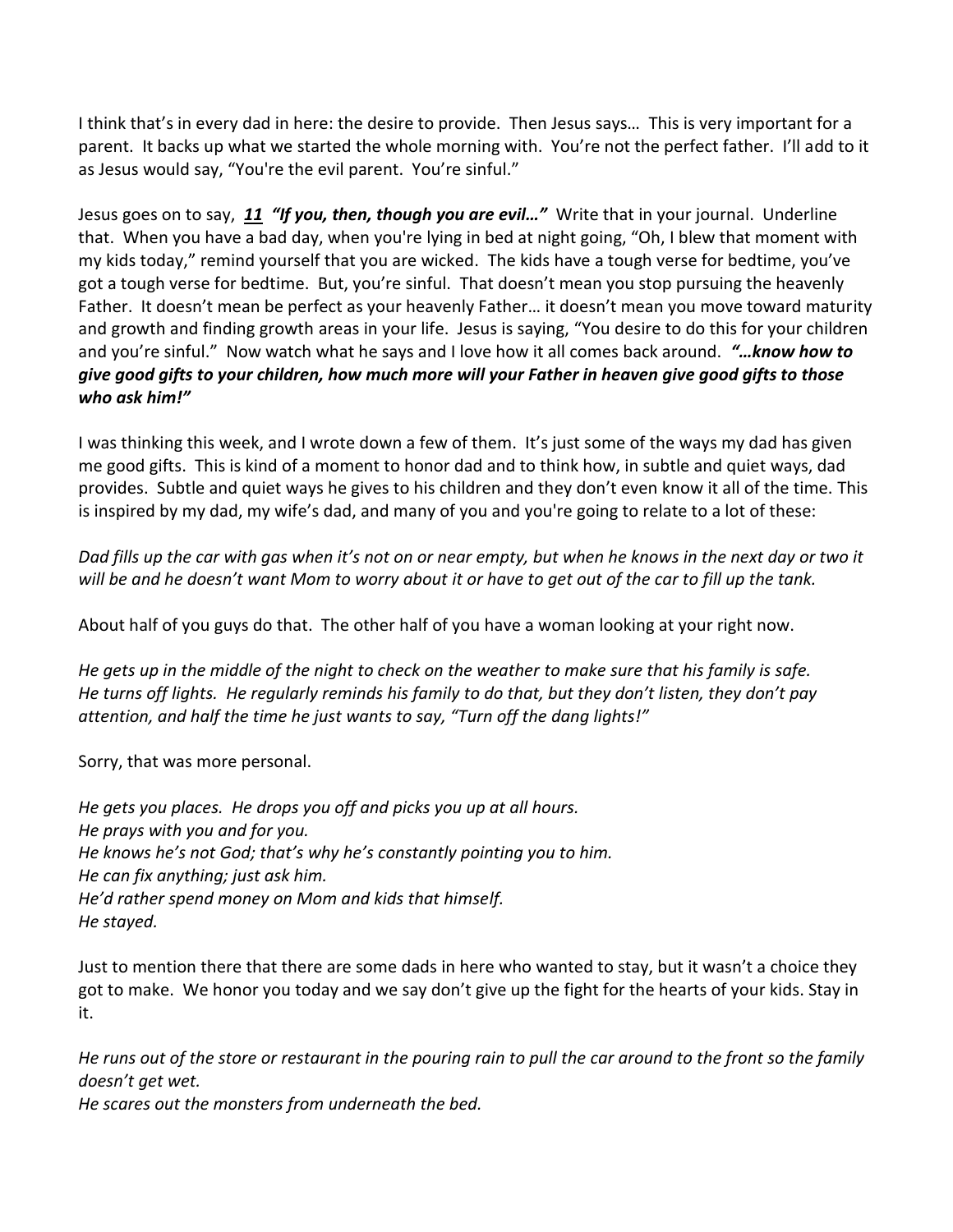Another personal one here:

*He reattaches the chain to that plastic arm in the toilet because no one else can hear the toilet running.* 

Okay, sorry. I had to get that one out too. I said it was the little things.

*He tells lots of jokes and he knows just when a joke is needed.* 

How many of you had a joke-telling father or grandfather? I think this is my favorite thing about my parents as they get older and about my dad and Amy's dad and her grandpa as they get older. They're not great at telling jokes, but they still do it. My dad has this tendency to lead out with the punch line. Does anybody have a dad like that? They lead out with the punch line and you're like, "Dad, no, no, you just blew the whole thing."

We'll be sitting there and it'll be a moment and he wants to tell a joke. He'll go, "Hey, did you guys hear that Cubs joke?"

"Okay, Dad, listen, the Chicago Cubs is the punch line. You have to establish a solid premise first. Draw us in and then give us the punch line."

I taught that to my dad in the first service and he's like, "I still don't get what you're talking about."

*He gently shakes his head in disbelief when his children risk their lives, but he doesn't say anything. Deep down he's proud of them. He knows how to say, "I'm sorry."*

And this one I can say of my dad and I can say of Amy's dad.

*He makes unpopular decisions often and stands by them*.

We want to help as a church family. We thought about it long and hard this week. I'm really proud of the church for inventing this. Is there a soon-to-be dad in here? You have no kids, but you have a child on the way. Can I just see your hands? David. Brother David. He's having twins. Am I allowed to announce that? I just did. Here and on the internet.

Come on up here David. Welcome David, soon-to-be father of two. This church family is all about getting you ready to be a dad and we want to prepare you for that. So, we invented an exercise machine called the Switch Flex. We want you to set it by your chair at night. Do ten to twenty sets a day. Just quickly turn off the switches. You flip it over and do it again. Let's practice it. That ain't bad; there you go. Now what one move is he forgetting? The arm move. Do the arm move to see if you have the arm move down. All in one swipe. Get them all in one swipe. That's when you're at the end. That's when language that is questionable is coming out of your mouth. So, try the arm move right there.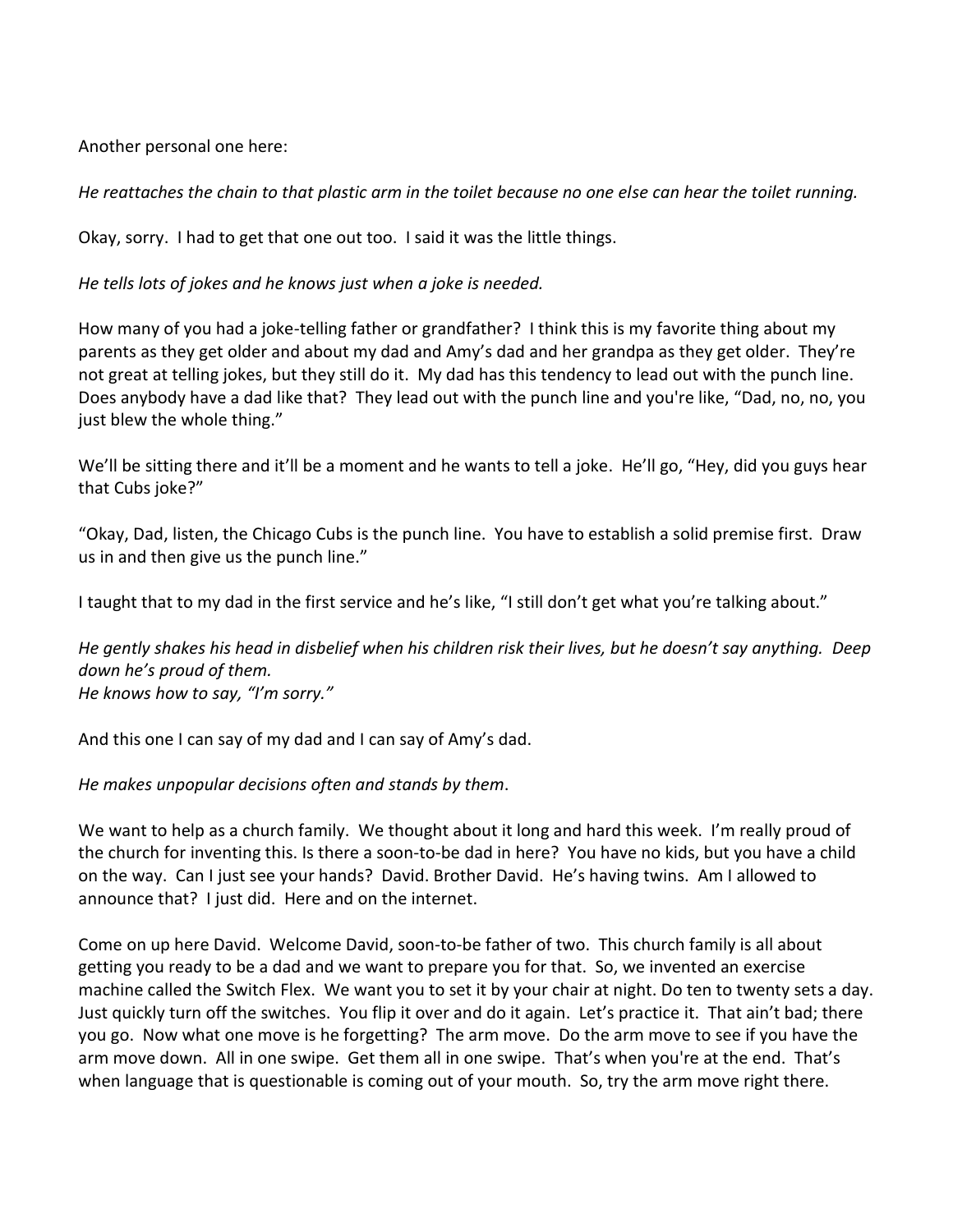Yay! He's got it. I'm not just giving you a gag gift, but also \$25.00 to your food truck out there. That will cover your whole family… for now. Congratulation! Two kids on the way.

As we bring it to a close, this is one of my favorite things to do as your pastor. Probably at the top of the list is when I ask you to help with the message. Some of you might be thinking I do that because I don't want to study as much.

If I don't shed any tears on this, it's because they were shed in the week as I was editing and moving them around. About a hundred of you responded to this question: "If you knew this conversation would be your last with your dad, what would you say?"

There were three types of responses. The first one was the ones responding, "I would sit down with my dad and I would say this. And I'm going to make sure I do this." The second one was "I lost my dad and I didn't get a last conversation and here's what I would say if I had it to do all over again." Then the third one was those who said, "I was blessed to have a last conversation with my dad and here's what I told him." The one that got me the most because it was in so many answers was when they said this: "I would simply tell my dad 'I forgive you.'"

If I can just say this as your pastor to all the dads and grandfathers in here, you're not too far gone and it's not too late for you to be a great dad. We believe that here. And to add to that, he's not too far gone and it's not too late for you to forgive your dad.

## **Here are some of the other answers:**

Julie said, "Last year, on Father's Day, I told my dad everything I was grateful for in him and how much of me was him. One month later, he died suddenly. I am so grateful I had that conversation."

Steve Willoughby, who has cracked us up for years on the radio and still does even in his posts simply put, "I would tell my dad 'I know I'm your favorite. Thank you for everything. I love you.""

Christi said, "I would say, 'Daddy, tell me your stories again.'"

Louanne said, "You did a good job, Dad. Thank you."

John said, "Tell me everything you know."

Audrey said, "I didn't know, but I was absolutely blessed by our last conversation. It was the night the Cardinals won the 2006 World Series. That's how we always bonded… baseball, softball for his little girl. I was celebrating with friends, but I had to call my dad. He asked me what I was doing. I said, 'Celebrating, of course, Dad.' I snuck away to get to a quiet room and we talked for over an hour about playing catch in the back yard, Mom often yelling at him for letting me get hurt. But, it was my own fault for not keeping my eye on the ball. The fantastic time we had traveling. The laughs and the tears. Only days later he had a massive heart attack. I thank God for that amazing conversation. Amazing.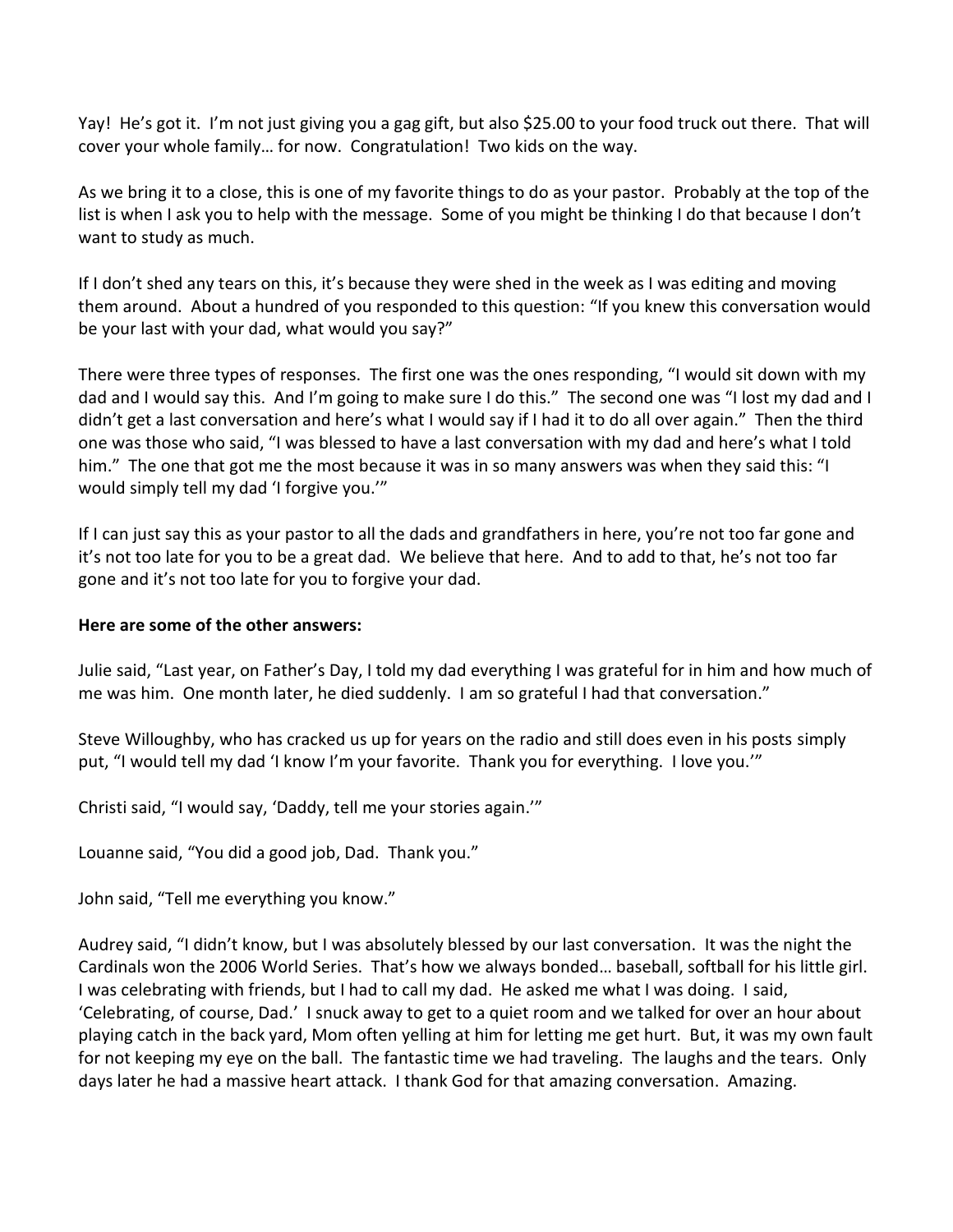Sonya said, "Thank you for passing along your work ethic, Dad. I've never seen anyone work as hard as you, even at age 83. I love you. Thank you for giving me a great life."

The differences between men and women a little bit here: Clay said, "I would say very little and would listen."

Wendy said, "I wouldn't stop talking."

Kristin said, "Having already said goodbye for now to my dad, I'm thankful that Dad and I stayed caught up before the end came. But, even at the end, he couldn't stop telling me how much he loved me and how proud he was of me. It funny how so little else matters. I am just so thankful I had him for my dad."

With that, we say Happy Father's Day to all the dads and to all the grandpas in here today.

Father, it is in the name of Jesus that we thank you for Dad and we thank you for Grandpa in here. I hope they never take lightly their responsibility, even when the kids leave home. And to understand they are pursuing the heavenly Father and pointing us to him at whatever age still matters and that they would take what matters and make it matter more.

I pray for many great conversations around the table today and that children and grandchildren would ask Grandpa to tell them another story, ask dad to tell them another story and then they would speak words of high value over their Dads and Grandpas, esteeming them as highly valuable. May Dad feel that today.

I'm feeling for the dad right now, Father, who doesn't get to spend as much time with his kids as he would like. Messages like this can be very difficult. I pray that he is comforted right now by you, that he understands his responsibility before you, that whatever time he gets with his children, he makes the most of it. Not just to play and have fun, but that it is intentional in all of the activities that they do.

No matter what the season of life is in here, I pray that we would realize always a Dad, always a grandpa. These kids, these grandchildren, they are watching, they are listening, and we know they are going to repeat what they've seen and what they've heard. I ask for every Dad in the place.

I pray for children right now who are not following the instruction that their parents gave to them, their instruction in training them in righteousness and training them in you. I pray that today the Holy Spirit would be calling sons and daughters by name that they would confess their sins before you, that they would repent, that they would change what they think about themselves, and change what they think about you.

For many that would be placing faith alone in Christ alone today, I pray they would be sharing with Dad "I am now going to follow what you taught me." May this be a day for many that can say that.